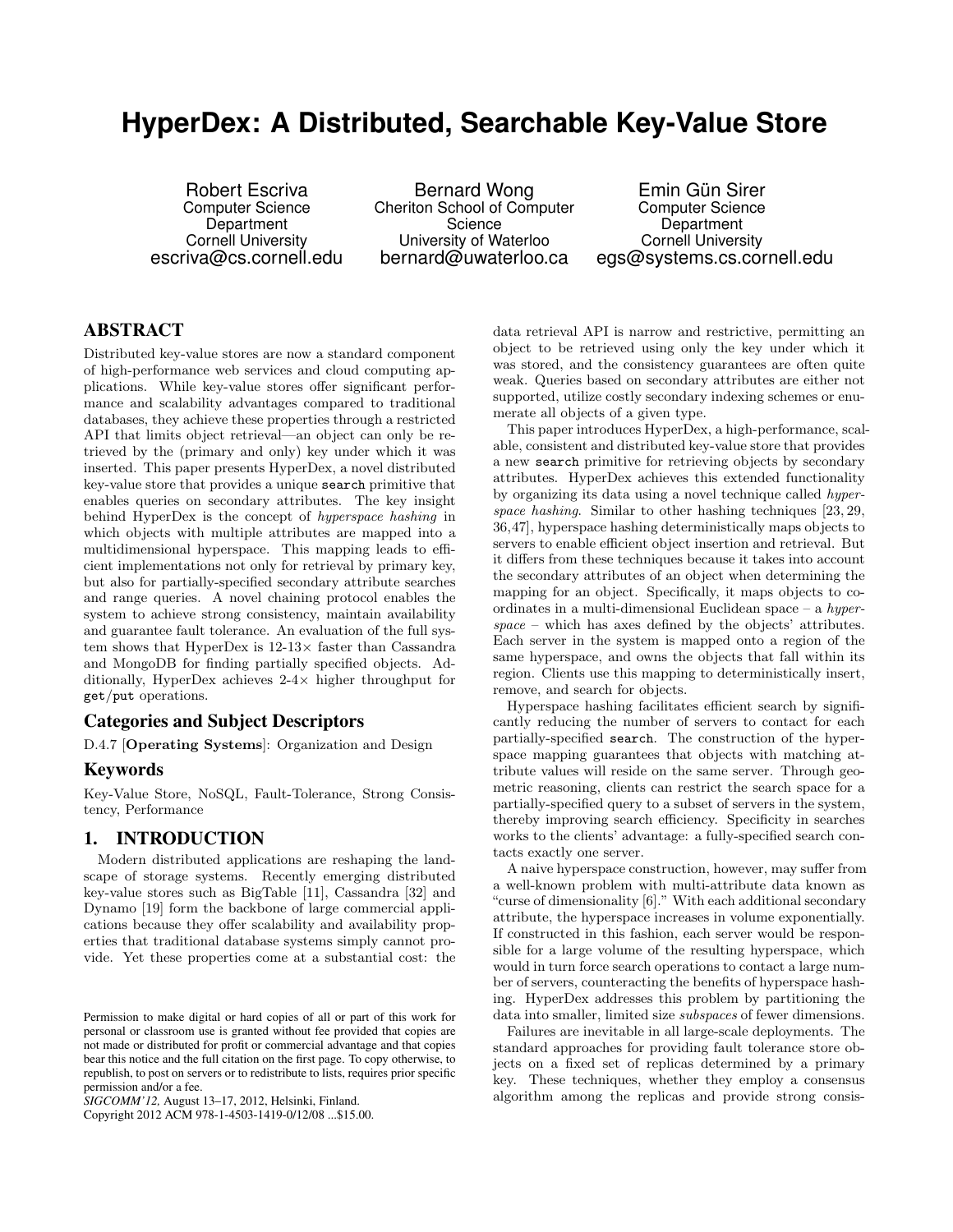tency [18, 46], or spray the updates to the replicas and only achieve eventual consistency [19, 32, 45, 49], assume that the replica sets remain fixed even as the objects are updated. Such techniques are not immediately suitable in our setting because, in hyperspace hashing, object attributes determine the set of servers on which an object resides, and consequently, each update may implicitly alter the replica set. Providing strong consistency guarantees with low overhead is difficult, and more so when replica sets change dynamically and frequently. HyperDex utilizes a novel replication protocol called value-dependent chaining to simultaneously achieve fault tolerance, high performance and strong consistency. Value-dependent chaining replicates an object to withstand  $f$  faults (which may span server crashes and network partitions) and ensures linearizability, even as replica sets are updated. Thus, HyperDex's replication protocol guarantees that all get operations will immediately see the result of the last completed put operation – a stronger consistency guarantee than those offered by the current generation of NoSQL data stores.

Overall, this paper describes the architecture of a new keyvalue store whose API is one step closer to that of traditional RDBMSs while offering strong consistency guarantees, faulttolerance for failures affecting a threshold of servers and high performance, and makes three contributions. First, it describes a new hashing technique for mapping structured data to servers. This hashing technique enables efficient retrieval of multiple objects even when the search query specifies both equality and range predicates. Second, it describes a fault-tolerant, strongly-consistent replication scheme that accommodates object relocation. Finally, it reports from a full implementation of the system and deployment in a data center setting consisting of 64 servers, and demonstrates that HyperDex provides performance that is comparable to or better than Cassandra and MongoDB, two current state-of-the-art cloud storage systems, as measured using the industry-standard YCSB [15] benchmark. More specifically, HyperDex achieves  $12-13\times$  higher throughput for search workloads than the other systems, and consistently achieves  $2-4\times$  higher throughput for traditional keyvalue workloads.

The rest of this paper is structured as follows: Section 2 describes hyperspace hashing. Section 3 specifies how to deal with spaces of high dimensionality through data partitioning. Section 4 specifies the value-dependent replication protocol used in HyperDex. Section 5 outlines our full implementation of HyperDex. Section 6 evaluates HyperDex under a variety of workloads. Section 7 discusses related work for hyperspace hashing and HyperDex. We discuss how our system relates to the CAP Theorem in Section 8 and conclude with a summary of our contributions.

#### 2. APPROACH

In this section, we describe the data model used in Hyper-Dex, outline hyperspace hashing, and sketch the high-level organization and operation of the system.

#### 2.1 Data Model and API

HyperDex stores objects that consist of a key and zero or more secondary attributes. As in a relational database, HyperDex objects match an application-provided schema that defines the typed attributes of the object and are persisted in tables. This organization permits straightforward migration from existing key-value stores and database systems.

HyperDex provides a rich API that supports a variety of datastructures and a wide range of operations. The system natively supports primitive types, such as strings, integers and floats, as well as composite types, such as lists, sets or maps constructed from primitive types. The dozens of operations that HyperDex provides on these datatypes fall into three categories. First, basic operations, consisting of get, put, and delete, enable a user to retrieve, update, and destroy an object identified by its key. Second, the search operation enables a user to specify zero or more ranges for secondary attributes and retrieve the objects whose attributes fall within the specified, potentially singleton, ranges. Finally, a large set of atomic operations, such as cas and atomic-inc, enable applications to safely perform concurrent updates on objects identified by their keys. Since composite types and atomic operations are beyond the scope of this paper, we focus our discussion on the get, put, delete, and search operations that form the core of HyperDex.

## 2.2 Hyperspace Hashing

HyperDex represents each table as an independent multidimensional space, where the dimensional axes correspond directly to the attributes of the table. HyperDex assigns every object a corresponding coordinate based on the object's attribute values. An object is mapped to a deterministic coordinate in space by hashing each of its attribute values to a location along the corresponding axis.

Consider, for the following discussion, a table containing user information that has the attributes first-name, lastname, and telephone-number. For this schema, Hyper-Dex would create a three dimensional space where the firstname attribute comprises the x-axis, the last-name attribute comprises the y-axis, and the telephone-number attribute comprises the z-axis. Figure 1 illustrates this mapping.

Hyperspace hashing determines the object to server mapping by tessellating the hyperspace into a grid of non-overlapping regions. Each server is assigned, and is responsible for, a specific region. Objects whose coordinates fall within a region are stored on the corresponding server. Thus, the hyperspace tessalation serves like a multi-dimensional hash bucket, mapping each object to a unique server.

The tessalation of the hyperspace into regions (called the hyperspace mapping), as well as the assignment of the regions to servers, is performed by a fault-tolerant coordinator. The primary function of the coordinator is to maintain the hyperspace mapping and to disseminate it to both servers and clients. The hyperspace mapping is initially created by dividing the hyperspace into hyperrectangular regions and assigning each region to a virtual server. The coordinator is then responsible for maintaining this mapping as servers fail and new servers are introduced into the system.

The geometric properties of the hyperspace make object insertion and deletion simple. To insert an object, a client computes the coordinate for the object by hashing each of the object's attributes, uses the hyperspace mapping to determine the region in which the object lies, and contacts that server to store the object. The hyperspace mapping obviates the need for server-to-server routing.

#### 2.3 Search Queries

The hyperspace mapping described in the preceding sections facilitates a geometric approach to resolving search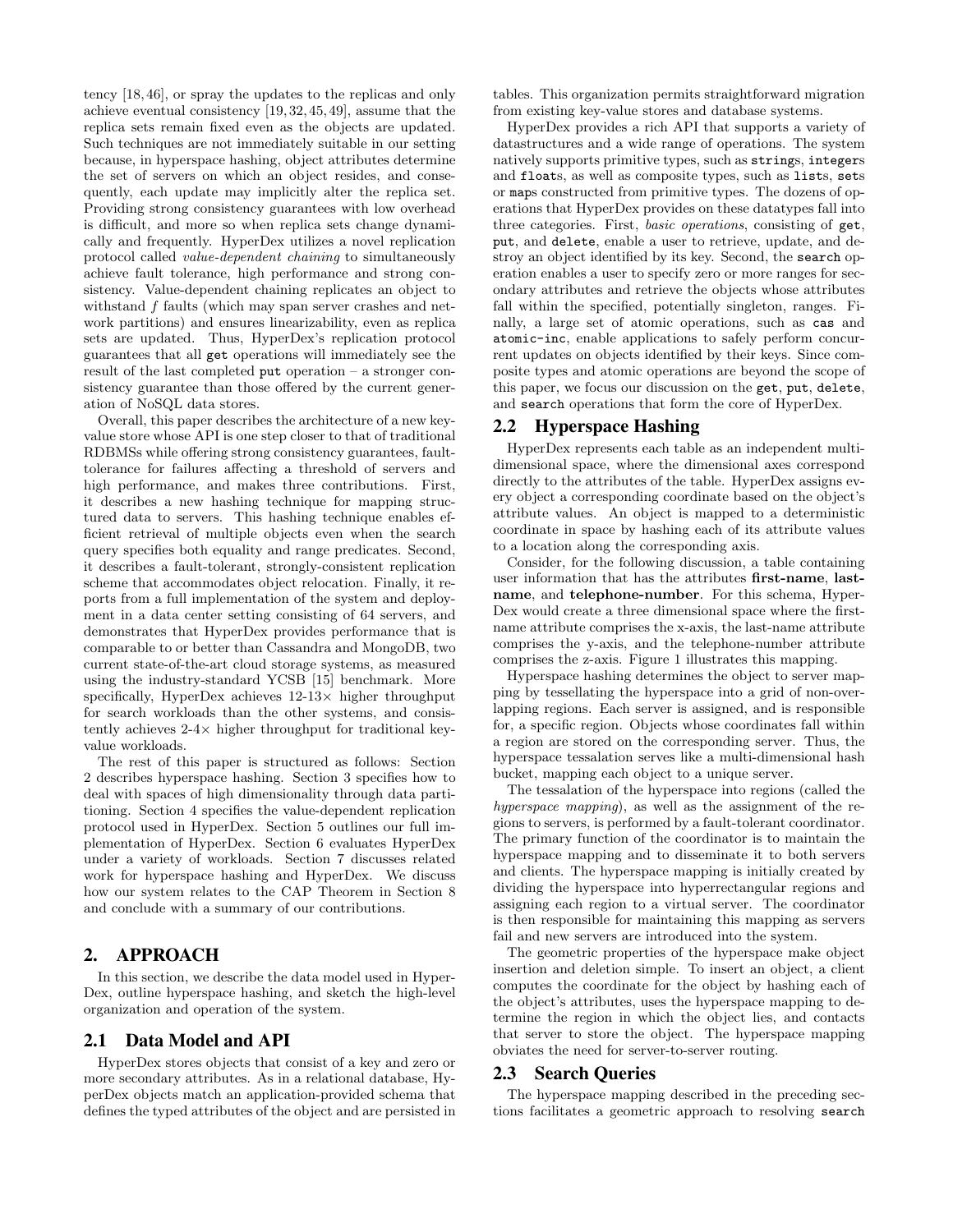

Last Name

Figure 1: Simple hyperspace hashing in three dimensions. Each plane represents a query on a single attribute. The plane orthogonal to the axis for "Last Name" passes through all points for last\_name = 'Smith', while the other plane passes through all points for first\_name = 'John'. Together they represent a line formed by the intersection of the two search conditions; that is, all phone numbers for people named "John Smith". The two cubes show regions of the space assigned to two different servers. The query for "John Smith" needs to contact only these servers.

operations. In HyperDex, a search specifies a set of attributes and the values that they must match (or, in the case of numeric values, a range they must fall between). Hyper-Dex returns objects which match the search. Each search operation uniquely maps to a hyperplane in the hyperspace mapping. A search with one attribute specified maps to a hyperplane that intersects that attribute's axis in exactly one location and intersects all other axes at every point. Alternatively, a search that specifies all attributes maps to exactly one point in hyperspace. The hyperspace mapping ensures that each additional search term potentially reduces the number of servers to contact and guarantees that additional search terms will not increase search complexity.

Clients maintain a copy of the hyperspace mapping, and use it to deterministically execute search operations. A client first maps the search into the hyperspace using the mapping. It then determines which servers' regions intersect the resulting hyperplane, and issues the search request to only those servers. The client may then collect matching results from the servers. Because the hyperspace mapping maps objects and servers into the same hyperspace, it is never necessary to contact any server whose region does not intersect the search hyperplane.

Range queries correspond to extruded hyperplanes. When an attribute of a search specifies a range of values, the corresponding hyperplane will intersect the attribute's axis at every point that falls between the lower and upper bounds of the range. Note that for such a scheme to work, objects' relative orders for the attribute must be preserved when mapped onto the hyperspace axis.

Figure 1 illustrates a query for first\_name = 'John' and last\_name = 'Smith'. The query for first\_name = 'John'



Figure 2: HyperDex partitions a high-dimensional hyperspace into multiple low-dimension subspaces.

corresponds to a two-dimensional plane which intercepts the first name axis at the hash of 'John'. Similarly, the query for last\_name = 'Smith' creates another plane which intersects the last\_name axis. The intersection of the two planes is the line along which all phone numbers for John Smith reside. Since a search for John Smith in a particular area code defines a line segment, a HyperDex search needs to contact only those nodes whose regions intersect that segment.

## 3. DATA PARTITIONING

HyperDex's Euclidean space construction significantly reduces the set of servers that must be contacted to find matching objects.

However, the drawback of coupling the dimensionality of hyperspace with the number of searchable attributes is that, for tables with many searchable attributes, the hyperspace can be very large since its volume grows exponentially with the number of dimensions. Covering large spaces with a grid of servers may not be feasible even for large data-center deployments. For example, a table with 9 secondary attributes may require  $2^9$  regions or more to support efficient searches. In general, a D dimensional hyperspace will need  $O(2^D)$ servers.

HyperDex avoids the problems associated with high-dimensionality by partitioning tables with many attributes into multiple lower-dimensional hyperspaces called subspaces. Each of these subspaces uses a subset of object attributes as the dimensional axes for an independent hyperspace. Figure 2 shows how HyperDex can partition a table with D attributes into multiple independent subspaces. When performing a search on a table, clients select the subspace that contacts the fewest servers, and will issue the search to servers in exactly one subspace.

Data partitioning increases the efficiency of a search by reducing the dimensionality of the underlying hyperspace. In a 9-dimensional hyperspace, a search over 3 attributes would need to contact 64 regions of the hyperspace (and thus, 64 servers). If, instead, the same table were partitioned into 3 subspaces of 3 attributes each, the search will never contact more than 8 servers in the worst case, and exactly one server in the best case. By partitioning the table, HyperDex reduces the worst case behavior, decreases the number of servers necessary to maintain a table, and increases the likelihood that a search is run on exactly one server.

Data partitioning forces a trade-off between search generality and efficiency. On the one hand, a single hyperspace can accommodate arbitrary searches over its associated attributes. On the other hand, a hyperspace which is too large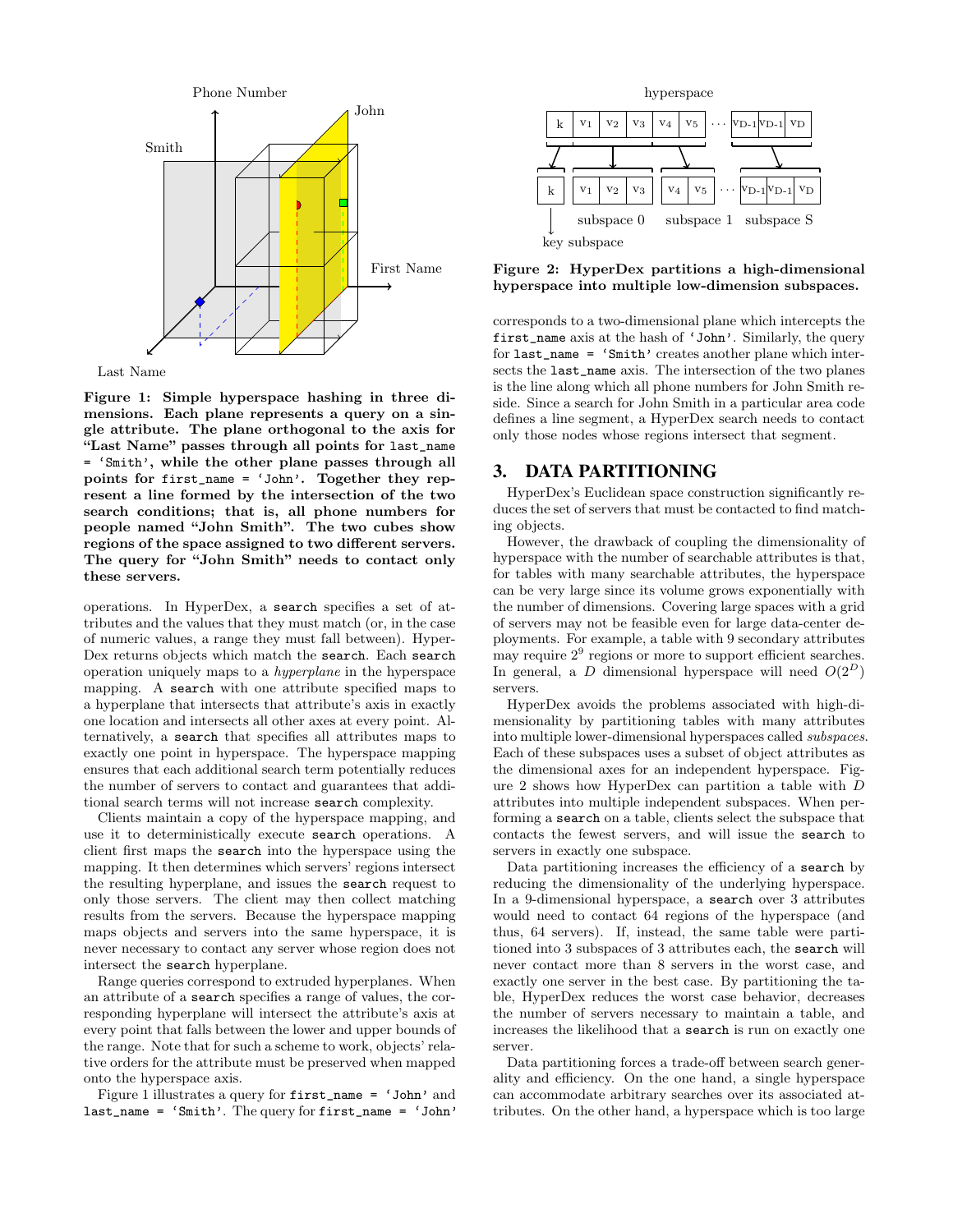will always require that partially-specified queries contact many servers. Since applications often exhibit search locality, HyperDex applications can tune search efficiency by creating corresponding subspaces. As the number of subspaces grows, so, too, do the costs associated with maintaining data consistency across subspaces. Section 4 details how Hyper-Dex efficiently maintains consistency across subspaces while maintaining a predictably low overhead.

#### 3.1 Key Subspace

The basic hyperspace mapping, as described so far, does not distinguish the key of an object from its secondary attributes. This leads to two significant problems when implementing a practical key-value store. First, key lookups would be equivalent to single attribute searches. Although HyperDex provides efficient search, a single attribute search in a multi-dimensional space would likely involve contacting more than one server. In this hypothetical scenario, key operations would be strictly more costly than key operations in traditional key-value stores.

HyperDex provides efficient key-based operations by creating a one-dimensional subspace dedicated to the key. This subspace, called the key subspace, ensures that each object will map to exactly one region in the resulting hyperspace. Further, this region will not change as the object changes because keys are immutable. To maintain the uniqueness invariant, put operations are applied to the key subspace before the remaining subspaces.

#### 3.2 Object Distribution Over Subspaces

Subspace partitioning exposes a design choice in how objects are distributed and stored on servers. One possible design choice is to keep data in normalized form, where every subspace retains, for each object, only those object attributes that serve as the subspace's dimensional axes. While this approach would minimize storage requirements per server, as attributes are not duplicated across subspaces, it would lead to more expensive search and object retrieval operations since reconstituting the object requires cross-server cooperation. In contrast, an alternative design choice is to store a full copy of each object in each subspace, which leads to faster search and retrieval operations at the expense of additional storage requirements per server.

Hyperspace hashing supports both of these object distribution techniques. The HyperDex implementation, however, relies upon the latter approach to implement the replication scheme described in Section 4.

### 3.3 Heterogeneous Objects

In a real deployment, the key-value store will likely be used to hold disparate objects with different schema. Hyper-Dex supports this through the table abstraction. Each table has a separate set of attributes which make up the objects within, and these attributes are partitioned into subspaces independent of all other tables. As a result, HyperDex manages multiple independent hyperspaces.

## 4. CONSISTENCY AND REPLICATION

Because hyperspace hashing maps each object to multiple servers, maintaining a consistent view of objects poses a challenge. HyperDex employs a novel technique called valuedependent chaining to provide strong consistency and fault tolerance in the presence of concurrent updates.

For clarity, we first describe value-dependent chaining without concern for fault tolerance. Under this scheme, a single failure leaves portions of the hyperspace unavailable for updates and searches. We then describe how value-dependent chaining can be extended such that the system can tolerate up to f failures in any one region.

## 4.1 Value Dependent Chaining

Because hyperspace hashing determines the location of an object by its contents, and subspace partitioning creates many object replicas, objects will be mapped to multiple servers and these servers will change as the objects are updated. Change in an object's location would cause problems if implemented naively. For example, if object updates were to be implemented by simply sending the object to all affected servers, there would be no guarantees associated with subsequent operations on that object. Such a scheme would at best provide eventual consistency because servers may receive updates out-of-order, with no sensible means of resolving concurrent updates.

HyperDex orders updates by arranging an object's replicas into a value-dependent chain whose members are deterministically chosen based upon an object's hyperspace coordinate. The head of the chain is called the *point leader*, and is determined by hashing the object in the key subspace. Subsequent servers in the chain are determined by hashing attribute values for each of the remaining subspaces.

This construction of value-dependent chains enables efficient, deterministic propagation of updates. The point leader for an object is in a position to dictate the total order on all updates to that object. Each update flows from the point leader through the chain, and remains pending until an acknowledgement of that update is received from the next server in the chain. When an update reaches the tail, the tail sends an acknowledgement back through the chain in reverse so that all other servers may commit the pending update and clean up transient state. When the acknowledgement reaches the point leader, the client is notified that the operation is complete. In Figure 3, the update  $u_1$  illustrates an object insertion which passes through  $h_1, h_2, h_3$ , where  $h_1$  is the point leader.

Updates to preexisting objects are more complicated because a change in an attribute value might require relocating an object to a different region of the hyperspace. Valuedependent chains address this by incorporating the servers assigned to regions for both the old and new versions of the object. Chains are constructed such that servers are ordered by subspace and the servers corresponding to the old version of the object immediately precede the servers corresponding to the new version. This guarantees that there is no instant during an update where the object may disappear from the data store. For example, in Figure 3, the update  $u_2$  modifies the object in a way that changes its mapping in Subspace 0 such that the object no longer maps to  $h_2$ and instead maps to  $h_5$ . The value-dependent chain for update  $u_2$  is  $h_1, h_2, h_5, h_3$ . The update will result in the object being stored at  $h_5$ , and subsequently removed from  $h_2$ , as acknowledgments propagate in reverse.

Successive updates to an object will construct chains which overlap in each subspace. Consequently, concurrent updates may arrive out of order at each of these points of overlap. For example, consider the update  $u_3$  in Figure 3. The valuedependent chain for this update is  $h_1, h_5, h_3$ . Notice that it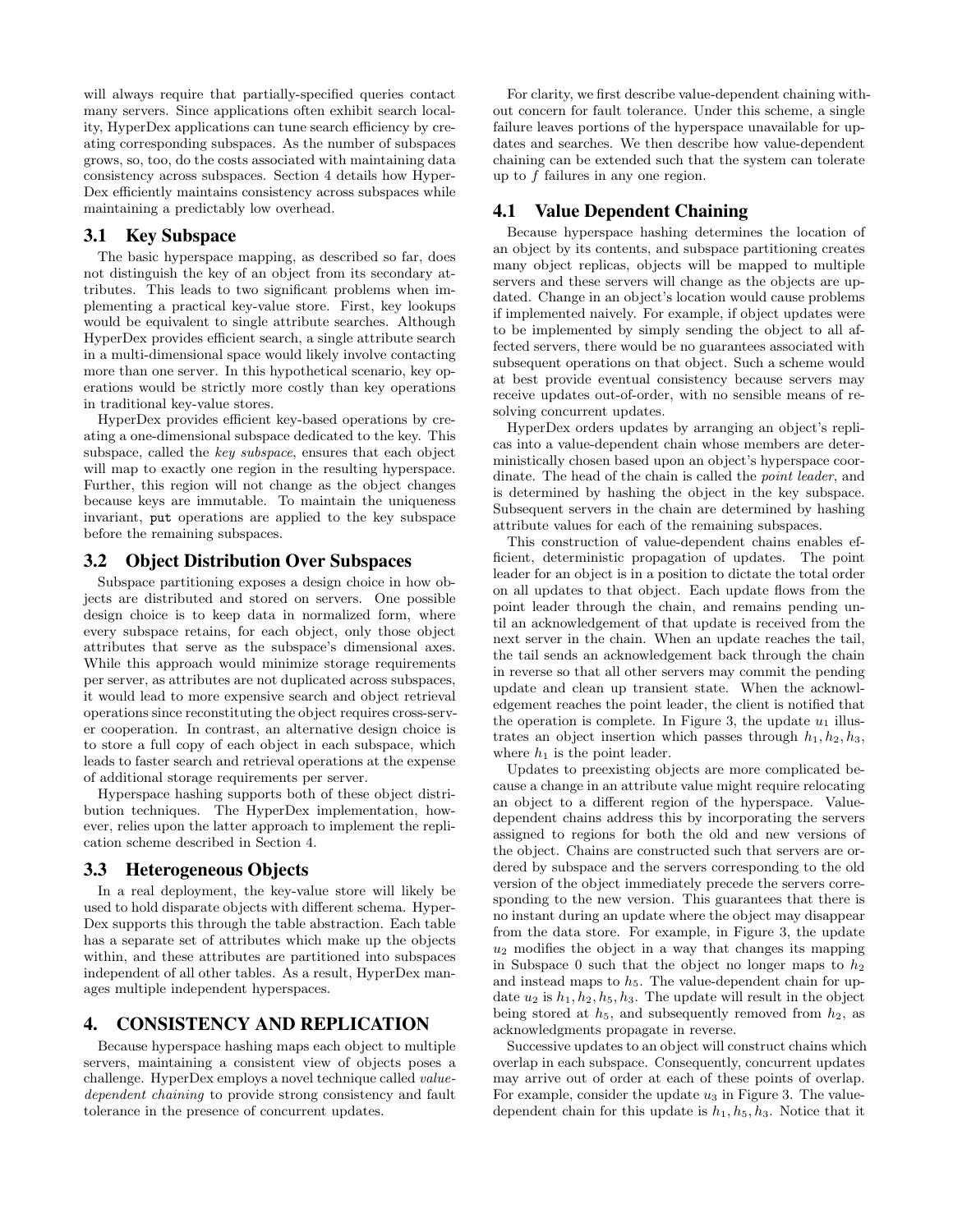

Figure 3: HyperDex's replication protocol propagates along value-dependent chains. Each update has a value-dependent chain that is determined solely by objects' current and previous values and the hyperspace mapping.

is possible for  $u_3$  to arrive at  $h_5$  before  $u_2$ . If handled improperly, such races could lead to inconsistent, out-of-order updates. Value-dependent chains efficiently handle this case by dictating that the point leader embed, in each update, dependency information which specifies the order in which updates are applied. Specifically, the point leader embeds a version number for the update, and the version number, hash and type of the previous update. For instance,  $u_3$  will have a version number of 3 and depend upon update  $u_2$  with version number 2 and type put. Servers which receive  $u_3$  before  $u_2$  will know to delay processing of  $u_3$  until  $u_2$  is also processed.

By design, HyperDex supports destructive operations that remove all state pertaining to deleted objects. Examples of destructive operations include delete and the cleanup associated with object relocation. Such operations must be carefully managed to ensure that subsequent operations get applied correctly. For instance, consider a del followed by a put. Since we would like a del to remove all state, the put must be applied on servers with no state. Yet, if another del/put pair were processed concurrently, servers which had processed either del would not be able to properly order the put operations. Value-dependent chains ensure that concurrently issued destructive operations are correctly ordered on all servers. Each server independently delays operations which depend upon a destructive operation until the destructive operation, and all that came before it, are acknowledged. This ensures that at most one destructive operation may be in-flight at any one time and guarantees that they will be ordered correctly. The delay for each message is bounded by the length of chains, and the number of concurrent operations.

## 4.2 Fault Tolerance

To guard against server failures, HyperDex provides additional replication within each region. The replicas acquire and maintain their state by being incorporated into valuedependent chains. In particular, each region has  $f + 1$  replicas which appear as a block in the value-dependent chain. For example, we can extend the layout of Figure 3 to tolerate one failure by introducing additional hosts  $h'_1$  through

 $h'_6$ . As with regular chain replication [57], new replicas are introduced at the tail of the region's chain, and servers are bumped forward in the chain as other servers fail. For example, the first update in Figure 3 has the value-dependent chain  $h_1, h'_1, h_2, h'_2, h_3, h'_3$ . If  $h_2$  were to fail, the resulting chain would be  $h_1, h'_1, h'_2, h''_3, h_3$ . This transition will be performed without compromising strong consistency.

Point leader failures do not allow clients to observe an inconsistency. For instance, if  $h_1$ , the point leader, were to fail in our previous example,  $h'_1$  will take over the role of point leader. When a client detects a point leader failure, it will notify the application and preserve at-most-once semantics. Further, because all client acknowledgments are generated by the point leader, the client will only see a response after an object is fully fault-tolerant.

In our implementation, HyperDex uses TCP to transmit data which ensures that messages need only be retransmitted when servers fail and are removed from the valuedependent chain. In response to failures, HyperDex servers retransmit messages along the chains to make progress. Upon chain reconfiguration, servers will no longer accept messages from failed servers, ensuring that all future messages traverse the new, valid chain.

#### 4.3 Server and Configuration Management

HyperDex utilizes a logically centralized coordinator to manage system-wide global state. The coordinator encapsulates the global state in the form of a *configuration* which consists of the hyperspace mapping between servers and regions and information about server failures. The coordinator assigns to each configuration an epoch identifier, a strictly increasing number that identifies the configuration. The coordinator distributes configurations to servers in order by epoch, and updates the configuration as necessary. Hyper-Dex's coordinator holds no state pertaining to the objects themselves; only the mapping and servers.

HyperDex ensures that no server processes late-arriving messages from failed or out-of-date servers. Each HyperDex server process (an instance) is uniquely identified by its IP address, port and instance id. Instance ids are assigned by the coordinator and are globally unique, such that servers can distinguish between two instances (e.g. a failed process and a new one) that reuse the same IP and port number. HyperDex embeds into messages the instance ids, the regions of the hyperspace and indices into the chain for both the sender and recipient. A recipient acting upon a message can validate the sender and recipient against its most recent configuration. If the message contains a stale mapping, it will not be acted upon. If, instead, the mapping is valid, the host processes the message accordingly.

Each host changes its configuration in an all-or-nothing fashion which appears instantaneous to threads handling network communication. This is accomplished on each host by creating state relevant to the new configuration, pausing network traffic, swapping pointers to make the new state visible, and unpausing network traffic. This operation completes in sub-millisecond time on each host.

The logically centralized coordinator does not impose a bottleneck. Configurations are small in practice, and proportional to the size of the cluster and number of tables active on the cluster. Furthermore, in cases where bandwidth from the coordinator becomes a bottleneck, the coordinator need only distribute deltas to the configuration. Clients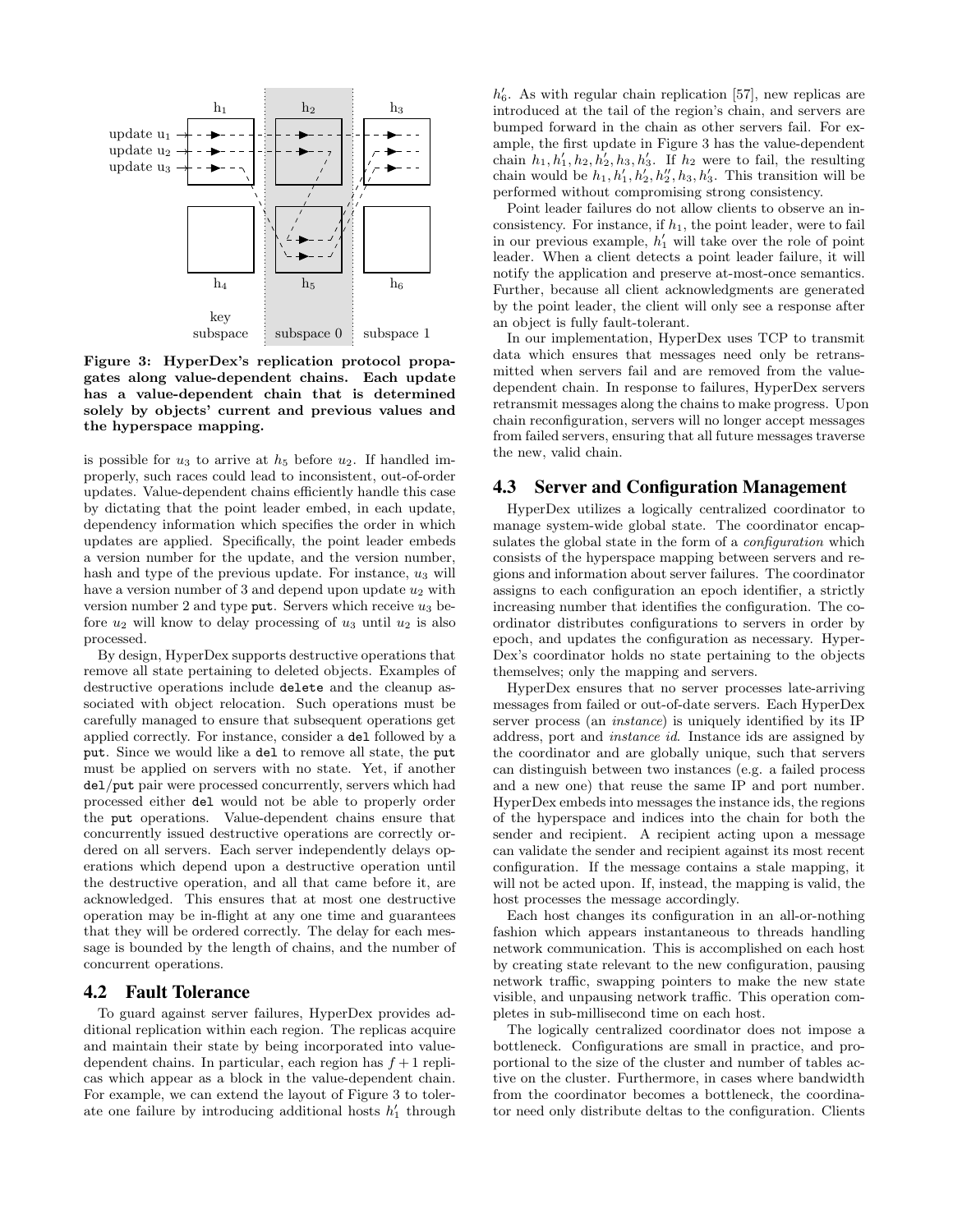maintain a complete copy of the configuration in memory and perform local computation on the hyperspace mapping.

## 4.4 Consistency Guarantees

Overall, the preceding protocol ensures that HyperDex provides strong guarantees for applications. The specific guarantees made by HyperDex are:

Key Consistency All actions which operate on a specific key (e.g., get and put) are linearizable [26] with all operations on all keys. This guarantees that all clients of Hyper-Dex will observe updates in the same order.

Search Consistency HyperDex guarantees that a search will return all objects that were committed at the time of search. An application whose put succeeds is guaranteed to see the object in a future search. In the presence of concurrent updates, a search may return both the committed version, and the newly updated version of an object matching the search.

HyperDex provides the strongest form of consistency for key operations, and a conservative and predictable consistency guarantees for search operations.

## 5. IMPLEMENTATION

HyperDex is fully implemented to support all the features described in this paper. The implementation is nearly 44,000 lines of code. The HyperDex software distribution contains an embeddable storage layer called HyperDisk, a hyperspace hashing library, the HyperDex server, the client library and the HyperDex coordinator, as well as full client bindings for C, C++, and Python, and partial bindings for Java, Node.JS and Ruby.

This section describes key aspects of the HyperDex implementation.

#### 5.1 HyperDex Server

High throughput and low latency access are essential for any key-value store. The HyperDex server achieves high performance through three techniques; namely, edge-triggered, event-driven I/O; pervasive use of lock-free datastructures and sharded locks to maximize concurrency; and careful attention to constant overheads. The HyperDex server is structured around a concurrent, edge-triggered event loop wherein multiple worker threads receive network messages and directly process client requests. Whereas common design patterns would distinguish between I/O threads and worker threads, HyperDex combines these two functions to avoid internal queuing and communication delays. Because the event-loop is edge-triggered, unnecessary interaction with the kernel is minimized. Socket buffer management ensures that threads never block in the kernel when sending a message and consumes a constant amount of memory per client.

HyperDex makes extensive use of lock-sharding and lockfree datastructures to reduce the probability of contention whenever possible. Per-key datastructures are protected by an array of locks. Although nothing prevents two threads from contending for the same lock to protect different keys, the ratio of locks to threads is high enough to reduce this occurrence to 1 in  $10^6$ . Global datastructures, such as lookup tables for the per-key datastructures, are concurrent through the use of lock-free hash tables. Our implementation ensures that background threads may safely iterate over global state while worker threads insert and remove pointers to per-key state.

Finally, the use of cache-conscious, constant-time data structures reduces the overheads associated with common operations such as linked-list and hash-table management.

## 5.2 HyperDisk: On-Disk Data Storage

A key component of server performance for any key-value store is the storage back end used to organize data on disk. Since hyperspace hashing is agnostic to the choice of the back end, a number of design options are available. At one extreme, we could have used a traditional database to store all the objects of a server in a single, large, undifferentiated pool. While this approach would have been the simplest from an implementation perspective, it would make Hyper-Dex dependent on the performance of a traditional database engine, require manual tuning of numerous parameters, and subject the system to the vagaries of a query optimizer.

Instead, HyperDex recursively leverages the hyperspace hashing technique to organize the data stored internally on a server. Called HyperDisk, this approach partitions the region associated with a server into smaller non-overlapping sub-regions, where a sub-region represents a file on disk, and objects are located in the file that contains their coordinate. Each file is arranged as a log, where insertions and deletions operate on the tail, and where a search operation linearly scans through the whole file.

HyperDisk's hashing scheme differs from the standard hyperspace hashing in two ways: first, HyperDisk partitions only the region assigned to a HyperDex server; and second, HyperDisk may alter the mapping dynamically to accommodate the number of objects stored within a region. Overall, recursive application of hyperspace hashing enables Hyper-Dex to take advantage of the geometric structure of the data space at every system layer.

### 5.3 Distributed Coordination

In HyperDex, the hyperspace mapping is created and managed by a logically centralized coordinator. Since a physically centralized coordinator would limit scalability and pose a single point of failure, the HyperDex coordinator is implemented as a replicated state machine. It relies on a coordination service [2, 9, 27] to replicate the coordinator on multiple physical servers. The coordinator implementation ensures that servers may migrate between coordinators so that no coordinator failure leads to correlated failures in the system. The coordinator directs all failure recovery actions. Servers may report observed failures to the coordinator, or the coordinator may directly observe failures through periodic failure detection pings to servers.

Overall, the replicated state machine implementation ensures that the coordinator acts as a single, coherent component with well-defined state transitions, even though it is comprised of fault-tolerant, distributed components.

#### 6. EVALUATION

We deployed HyperDex on both a small and mediumsize computational cluster and evaluated the performance of each deployment using the Yahoo! Cloud Serving Benchmark (YCSB) [15], an industry-standard benchmark for cloud storage performance. Our evaluation also examines the performance of HyperDex's basic operations, specifically, get, put, and search, using targeted micro-benchmarks. These micro-benchmarks isolate specific components and help expose the performance impact of design decisions. For both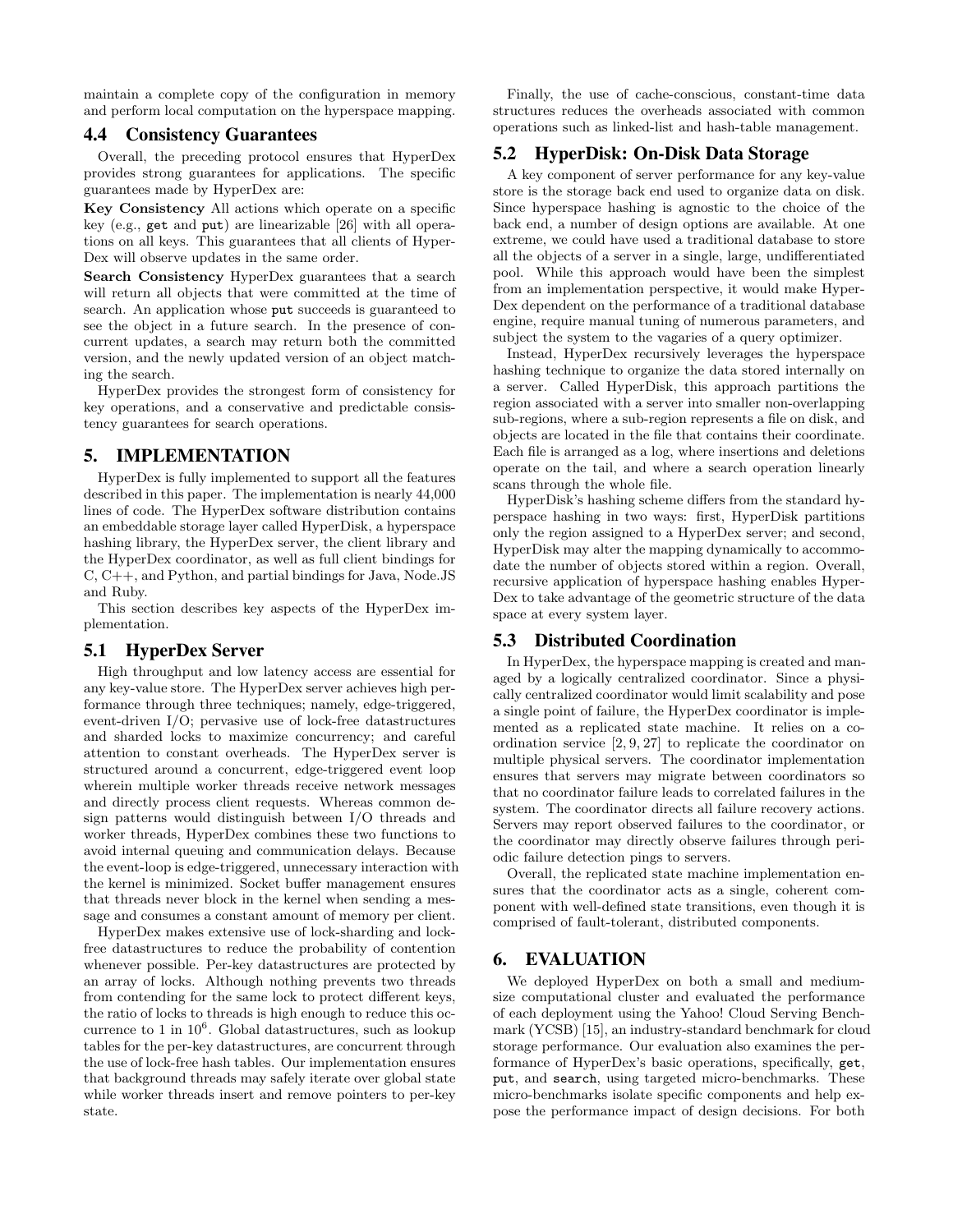

Figure 4: Average throughput for a variety of realworld workloads specified by the Yahoo! Cloud Serving Benchmark. HyperDex is 3-13 times faster than Cassandra and 2-12 times faster than MongoDB. Workload E is a search-heavy workload, where HyperDex outperforms other systems by more than an order of magnitude.

YCSB and the micro-benchmarks, we compare HyperDex with Cassandra [32], a popular key-value store for Web 2.0 applications, and MongoDB [37], a distributed document database.

The performance benchmarks are executed on our small, dedicated lab-size cluster in order to avoid confounding issues arising from sharing a virtualized platform, while the scalability benchmarks are executed on the VICCI [42] testbed. Our dedicated cluster consists of fourteen nodes, each of which is equipped with two Intel Xeon 2.5 GHz E5420 processors, 16 GB of RAM, and a 500 GB SATA 3.0 Gbit/s hard disk operating at 7200 RPM. All nodes are running 64-bit Debian 6 with the Linux 2.6.32 kernel. A single gigabit Ethernet switch connects all fourteen machines. On each of the machines, we deployed Cassandra version 0.7.3, MongoDB version 2.0.0, and HyperDex.

For all tests, the storage systems are configured to provide sufficient replication to tolerate one node failure. Each system was configured to use its default consistency settings. Specifically, both Cassandra and MongoDB provide weak consistency and fault-tolerance guarantees; because acknowledgments are generated without full replication, small numbers of failures can lead to data loss. In contrast, HyperDex utilizes value-depending chaining and, as a result, always provides clients with strong consistency and faulttolerance, even in the presence of failures. Since MongoDB allocates replicas in pairs, we allocate twelve machines for the storage nodes, one machine for the clients, and, where applicable, one node for the coordinator. HyperDex is configured with two subspaces in addition to the key subspace to accommodate all ten attributes in the YCSB dataset.

## 6.1 Get/Put Performance

High get/put performance is paramount to any cloudbased storage system. YCSB provides six different workloads that exercise the storage system with a mixture of request types and object distributions resembling real-world applications (Table 1). In all YCSB experiments, the database is preloaded with 10,000,000 objects and each operation selects the object and operation type in accordance with the workload specification. Figure 4 shows the throughput achieved by each system across the YCSB workloads. Hy-



Figure 5: GET/PUT performance. Latency distribution for Workload A (50% reads, 50% updates, Zipf distribution).



Figure 6: GET/PUT performance. Latency distribution for Workload B (95% reads, 5% updates, Zipf distribution). HyperDex maintains low latency for reads and writes.

perDex provides throughput that is between a factor of two to thirteen higher than the other systems. The largest performance gains come from improvements in search performance. Significant improvements in get/put performance is attributable mostly to the efficient handling of get operations in HyperDex. Our implementation demonstrates that the hyperspace construction and maintenance can be realized efficiently.

In order to gain insight into the performance of the system, we examine the request latency distributions of the different systems under all read/write workloads. HyperDex's performance is predictable: all reads complete in under 1 ms, while a majority of writes complete in under 3 ms. Cassandra's latency distributions follow a similar trend for workloads B, C, D and F and show a slightly different trend for workload A. MongoDB, on the other hand, exhibits lower latency than Cassandra for all operations. For all workloads, HyperDex completes 99% of operations sooner than either Cassandra and MongoDB. Figures 5 and 6 show the latency distributions for workloads A and B respectively.

For completeness, we present the performance of all three systems on a write-heavy workload. Figure 7 shows the latency distribution for inserting 10,000,000 objects to set up the YCSB tests. Consistency guarantees have a significant effect on the put latency. MongoDB's default behavior considers a put complete when the request has been queued in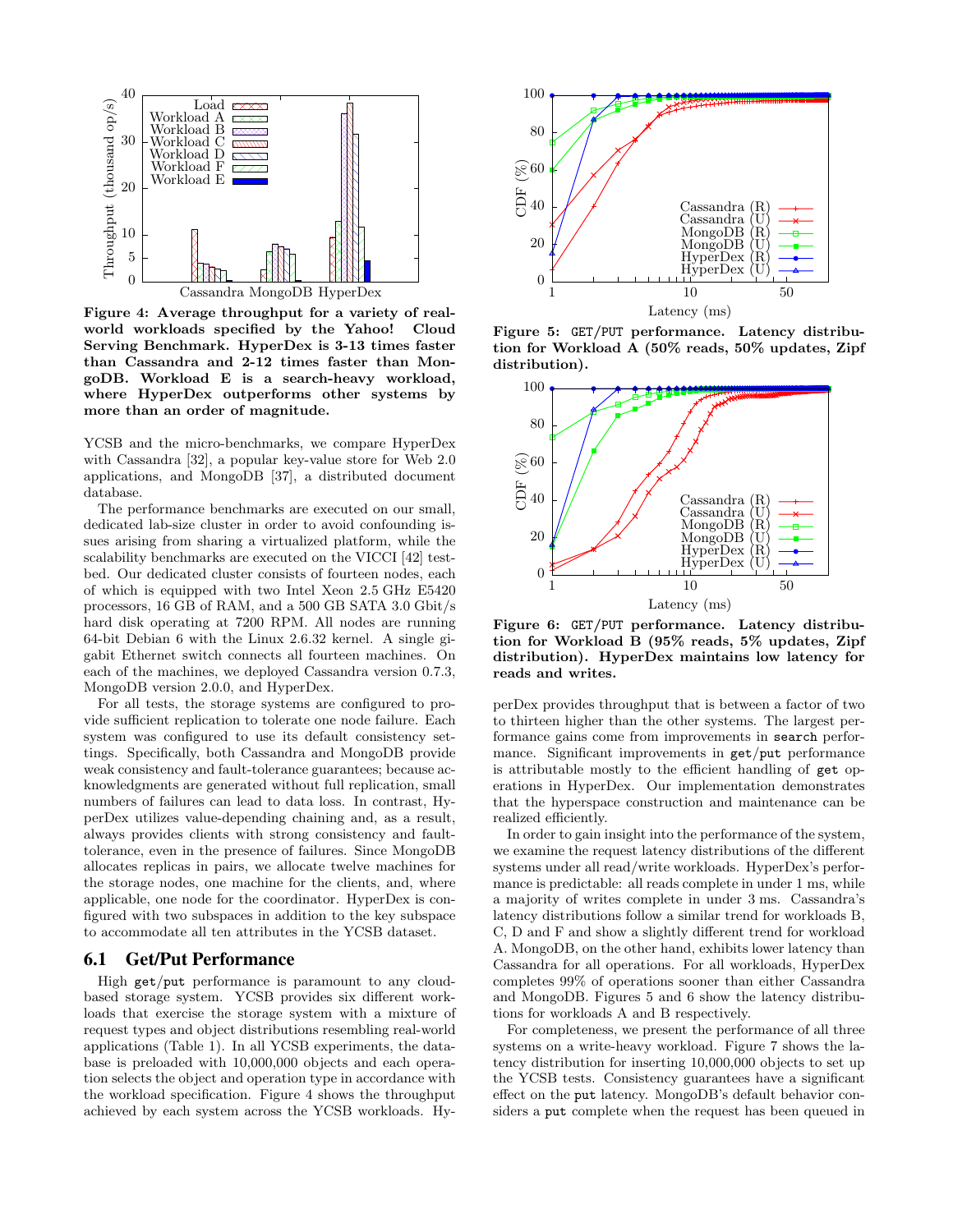| Name          | Workload                              | Key Distribution | Sample Application     |
|---------------|---------------------------------------|------------------|------------------------|
| А             | $50\%$ Read/ $50\%$ Update            | Zipf             | Session Store          |
| B             | 95% Read/5% Update                    | Zipf             | Photo Tagging          |
| $\mathcal{C}$ | $100\%$ Read                          | Zipf             | User Profile Cache     |
| D             | $95\%$ Read/5\% Insert                | Temporal         | User Status Updates    |
| Ε             | $95\%$ Scan/5\% Insert                | Zipf             | Threaded Conversations |
|               | $50\%$ Read/ $50\%$ Read-Modify-Write | Zipf             | User Database          |

Table 1: The six workloads specified by the Yahoo! Cloud Serving Benchmark. These workloads model several applications found at Yahoo! Each workload was tested using the same YCSB driver program and system-specific Java bindings. Each object has ten attributes which total  $1 \text{ kB}$  in size.



Figure 7: PUT performance. Latency distribution for 10,000,000 operations consisting of 100% insertions. Each operation created a new object under a unique, previously unused key. Although fast, HyperDex's minimum latency is bounded by the length of the value-dependent chains.

a client's send buffer, even before it has been seen by any server. Cassandra's default behavior considers a put complete when it is queued in the filesystem cache of just one replica. Unlike these systems, the latency of a HyperDex put operation includes the time taken to fully replicate the object on  $f + 1$  servers. Because MongoDB does not wait for full fault tolerance, it is able to complete a majority of operations in less than 1 ms; however, it exhibits a longtail (Figure 7) that adversely impacts average throughput. Similarly, Cassandra completes most operations in less than 2 ms. Despite its stronger fault-tolerance guarantees, HyperDex completes 99% of its operations in less than 2 ms.

#### 6.2 Search vs. Scan

Unlike existing key-value stores, HyperDex is architected from the ground-up to perform search operations efficiently. Current applications that rely on existing key-value stores emulate search functionality by embedding additional information about other attributes in the key itself. For example, applications typically group logically related objects by using a shared prefix in the key of each object, and then rely upon the key-value store to locate keys with the common prefix. In Cassandra, this operation is efficient because keys are stored in sorted order, and returning all logically grouped keys is an efficient linear scan. Fittingly, the YCSB benchmark calls this a scan operation. HyperDex's search functionality is a strict superset of the scan operation. Rather than using a shared prefix to support scans, HyperDex stores, for each object, the prefix and suffix of the key as two secondary attributes. Scans are then imple-



Figure 8: SEARCH performance. Latency distribution for 10,000 operations consisting of 95% range queries and 5% inserts with keys selected from a Zipf distribution. HyperDex is able to offer significantly lower latency for non-primary key range queries than the other systems are able to offer for primary-key range queries.

mented as a multi-attribute search that exactly matches a provided prefix value and a provided range of suffix values. Thus, all YCSB benchmarks involving a scan operation operate on secondary attributes in HyperDex, but operate on the key for other systems.

Despite operating on secondary attributes instead of the key, HyperDex outperforms the other systems by an order of magnitude for scan operations (Figure 8). Seventy five percent of search operations complete in less than 2 ms, and nearly all complete in less than 6 ms. Cassandra sorts data according to the primary key and is therefore able to retrieve matching items relatively quickly. Although one could alter YCSB to use Cassandra's secondary indexing schemes instead of key-based operations, the result would be strictly worse than what is reported for primary key operations. MongoDB's sharding maintains an index; consequently, scan operations in MongoDB are relatively fast. The search performance of HyperDex is not attributable to our efficient implementation as search is more than an order of magnitude faster in HyperDex, which eclipses the  $2-4\times$  performance advantage observed for get/put throughput. Hyperspace hashing in HyperDex ensures that search results are located on a small number of servers; this enables effective pruning of the search space and allows each search to complete by contacting exactly one host in our experiments.

An additional benefit of HyperDex's aggressive search pruning is the relatively low latency overhead associated with search operations. Figure 9 shows the average latency of a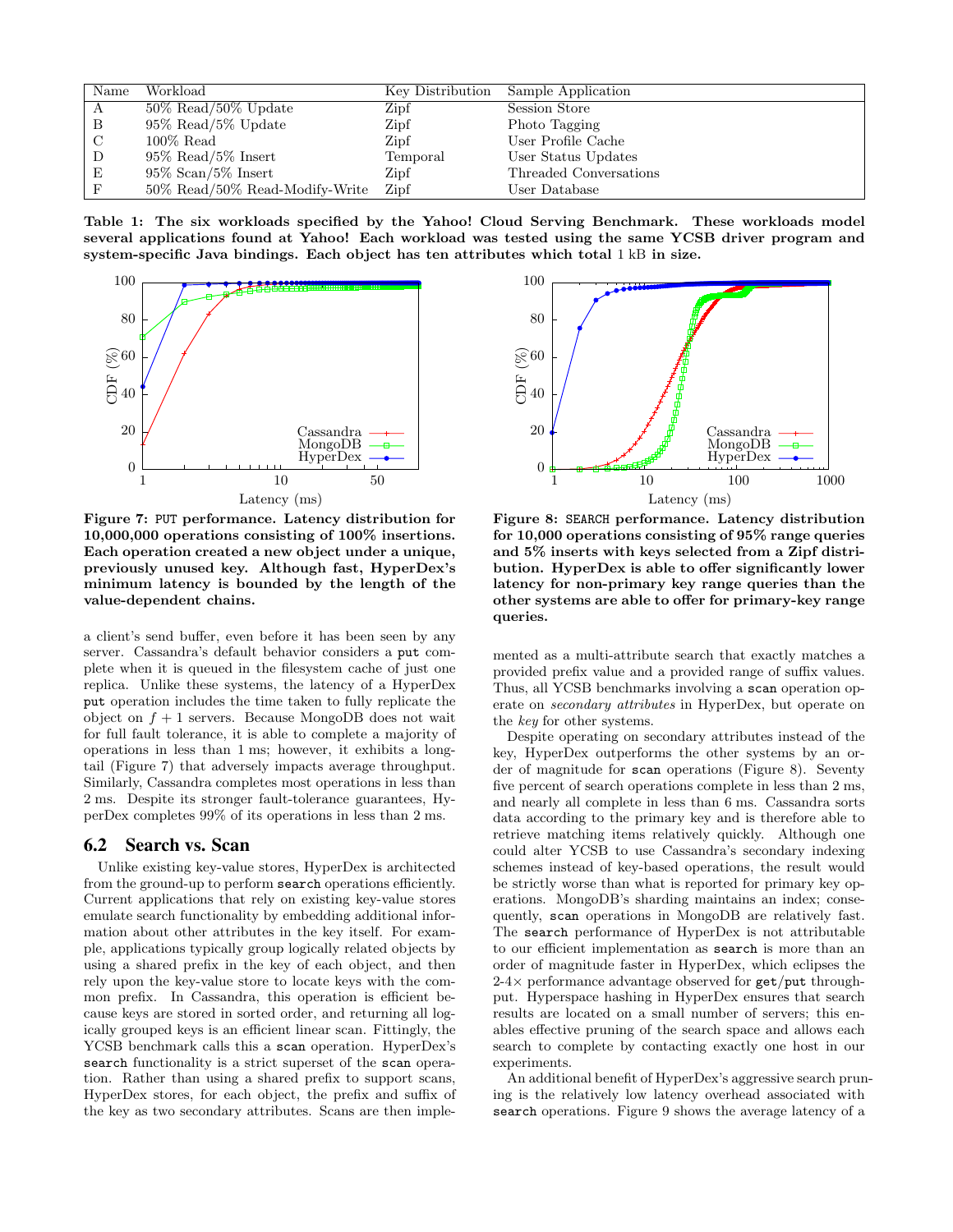

Figure 9: The effect of an increasing scan workload on latency. HyperDex performs significantly better than the other systems even as the scan workload begins to approach 50%.



Figure 10: Latency and throughput for put operations as a function of non-key subspaces The error bars indicate standard deviation from 10 experiments. Latency increases linearly in the length of the chain, while throughput decreases proportionally. In applications we have built with HyperDex, all tables have three or fewer subspaces.

single scan operation as the total number of scan operations performed increases. In this test, searches were constructed by choosing the lower bound of the range uniformly at random from the set of possible values, as opposed to workload E which uses a Zipf distribution to select objects. Using a uniform distribution ensures random access, and mitigates the effects of object caching. HyperDex consistently offers low latency for search-heavy workloads.

A critical parameter that affects HyperDex's search performance is the number of subspaces in a HyperDex table. Increasing the number of subspaces leads to additional opportunities for pruning the search space for search operations, but simultaneously requires longer value-dependent chains that result in higher put latencies. In Figure 10, we explore the tradeoff using between zero and ten additional subspaces beyond the mandatory key subspace. Note that adding ten additional subspaces increases the valuedependent chain to be at least 22 nodes long. As expected, HyperDex's put latency increases linearly with each additional subspace.



Figure 11: HyperDex scales horizontally. As more servers are added, aggregate throughput increases linearly. Each point represents the average throughput of the system in steady state over 30 second windows. The error bars show the  $5<sup>th</sup>$  and  $95<sup>th</sup>$  percentiles.

#### 6.3 Scalability

We have deployed HyperDex on the VICCI [42] testbed to evaluate its performance in an environment representative of the cloud. Each VICCI cluster has 70 Dell R410 PowerEdge servers, each of which has 2 Intel Xeon X5650 CPUs, 48 GB of RAM, three 1 TB hard drives, and two 1 Gbit ethernet ports. Users are provided with an isolated virtual machine for conducting experiments. Each virtual machine comes preinstalled with Fedora 12 and runs the 2.6.32 Linux kernel.

We examined the performance of a HyperDex cluster as the cluster increases in size. Increasing the number of servers in the cluster provides HyperDex with additional resources and leads to a proportional increase in throughput. In Figure 11, we explore the change in system throughput as resources are added to the cluster. As expected, HyperDex scales linearly as resources are added to the cluster. Each point in the graph represents the average throughput observed over a 30 second window and the error bars show the  $5<sup>th</sup>$  and  $95<sup>th</sup>$  percentiles observed over any 1-second window. At its peak, HyperDex is able to average 3.2 million operations per second.

The workload for Figure 11 is a 95% read, 5% write workload operating on 8 B keys and 64 B values. The measurements reported are taken in steady state, with clients randomly generating requests according to the workload. This workload and measurement style reflects the workload likely to be encountered in a web application. The reported measurements exclude the warm-up time for the system. In all experiments, 15 seconds was sufficient to achieve steady state. Clients operate in parallel, and are run on separate machines from the servers in all but the largest configurations. Clients issue requests in parallel, and each client maintains an average of 1,000 outstanding requests per server. Increasing the number of clients does not significantly impact the achievable average throughput.

This experiment shows that a medium-sized HyperDex cluster is able to achieve high throughput for realistically sized deployments [3]. Additional resources allow the cluster to provide proportionally better throughput.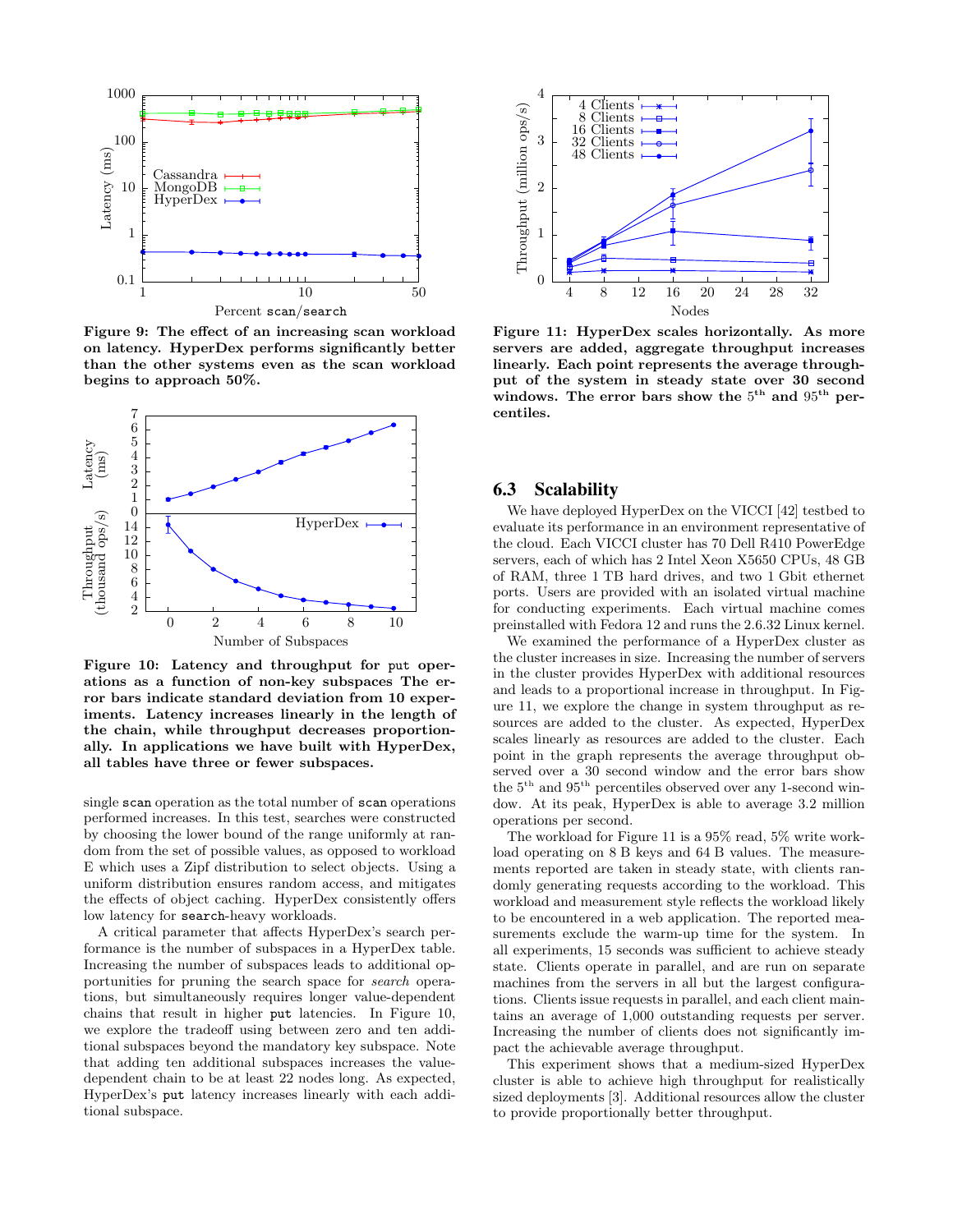## 7. RELATED WORK

Database system Storage systems that organize their data in high-dimensional spaces were pioneered by the database community more than thirty years ago [5,7,24,31,39,41,51]. These systems, collectively known as Multi-Dimensional Databases (MDB), leverage multi-dimensional data structures to improve the performance of data warehousing and online analytical processing applications. However, unlike hyperspaces in HyperDex, the data structures in MDBs are designed for organizing data on a single machine and are not directly applicable to large-scale distributed storage systems. Alternatively, more recent database systems [1, 17] have begun exploring efficient mechanisms for building and maintaining large-scale, tree-based distributed indices. In contrast, the mapping HyperDex constructs is not an index. Indices must be maintained and updated on object insertion. Hyperspace hashing, on other hand, is a mapping that does not change as objects are inserted and removed.

Peer-to-peer systems Past work in peer-to-peer systems has explored multi-dimensional network overlays to facilitate decentralized data storage and retrieval. CAN [47] is a distributed hash-table that, much like HyperDex, organizes peers in a multi-dimensional space. However, CAN only provides key inserts and lookups; the purpose of CAN's multidimensional peer configuration is to limit a CAN node's peer-set size to provide efficient overlay routing. HyperDex provides search, and does not do routing in the space.

MURK [21], SkipIndex [58], and SWAM-V [30] dynamically partition the multi-dimensional space into kd-trees, skip graphs, and Voronoi diagrams respectively to provide multi-dimensional range lookups. Although conceptually similar to HyperDex, providing coordination and management of nodes for these dynamic space partitioning schemes is significantly more complex and error-prone than for HyperDex's static space partitioning and require additional operational overhead. These systems also do not address several critical and inherent problems associated with mapping structured data into a multi-dimensional space and providing reliable data storage. Specifically, they are not efficient for high dimensional data due to the curse-of-dimensionality, and they either lack data replication or provide only eventually consistent operations on replicated data. Addressing these problems by augmenting dynamic space partitioning schemes with subspaces and value-dependent chaining would further increase the complexity and overhead of node coordination and management. Mercury [8] builds on top of a Chord [55] ring, and uses consistent hashing [29] on each attribute as secondary indexes. Although Mercury's implementation is unavailable, Cassandra uses a similar design and its performance illustrates how a multi-ring-based system would perform. Arpeggio [13] provides search over multiple attributes by enumerating and creating an index of all  $\binom{\bar{k}}{x}$  fixed-size subsets of attributes using a Chord ring. Both of these approaches insert redundant pointers into rings without concern for consistency.

Space-filling curves A common approach to providing multi-attribute search uses space-filling curves to partition multi-dimensional data across the storage nodes. This approach uses the space filling curve to map the multi-dimensional data into a single dimension, which then enables the use of traditional peer-to-peer techniques for performing searches. SCRAP [21], Squid [52] and ZNet [53] are examples of this approach with each node responsible for data in a contiguous range of values. Similarly, MAAN [10] performs the same mapping, but uses uniform locality preserving hashing. Space-filling curves do not scale well when the dimensionality is high, because a single search query may be partitioned into many one-dimensional ranges of considerably varying size. Furthermore, unlike in Hyper-Dex, fully-qualified searches, where values for all attributes are specified, may involve contacting more than one node in space-filling curve-based systems.

NoSQL Storage A new class of scalable storage systems, collectively dubbed "NoSQL", have recently emerged with the defining characteristic that they depart from the traditional architecture and SQL interface of relational databases. It is common practice for NoSQL systems to make explicit tradeoffs with respect to desirable properties. For instance, many NoSQL systems explicitly sacrifice consistency – even in the common case without failures – to achieve availability under extreme failure scenarios. NoSQL systems include document databases [16, 37] that offer a schema-free data model, in-memory cache solutions [36, 43, 48] that accelerate application performance, and graph databases [38] which model interconnected elements and key-value stores which offer predictable performance. Still, some systems do not fit neatly into these categories. For example, Yahoo!'s PNUTS [14] system supports the traditional SQL selection and projection, functions but does not support joins.

HyperDex explores a new point in the NoSQL design space. The rich HyperDex API provides qualitatively new functionality not offered by other NoSQL systems, HyperDex sets a new bar for future NoSQL systems by combining strong consistency properties with fault-tolerance guarantees, a rich API and high performance.

Key-Value Stores Modern key-value stores have roots in work on Distributed Data Structures [23,36] and distributed hash tables [29,47,50,55]. Most open source key-value stores draw heavily from the ring-based architecture of Dynamo [19] and the tablet-based architecture of BigTable [11]. For instance, Voldemort [45] and Riak [49] are heavily influenced by Dynamo's design. Other systems like HBase [25] and HyperTable [28] are open source implementations of BigTable. Cassandra [32] is unique in that it is influenced by BigTable's API and Dynamo's ring structure. Like HyperDex, all of these systems are designed to run in a datacenter environment on many machines.

Recent work on key-value stores largely focuses on improving performance by exploiting underlying hardware or manipulating consistency guarantees for a performance advantage. Fawn KV [4] builds a key-value store on underpowered hardware to improve the throughput-to-power-draw ratio. SILT [33] eliminates read amplification to maximize read bandwidth in a datastore backed by solid-state disk. RAM-Cloud [40] stores data in RAM and utilizes fast network connections to rapidly restore failed replicas. TSSL [54] utilizes a multi-tier storage hierarchy to exploit cache-oblivious algorithms in the storage layer. Masstree [35] uses concatenated B <sup>+</sup> trees to service millions of queries per second. COPS [34] provides a high-performance geo-replicated key-value store that provides causal+ consistency. Other systems [12, 19] trade consistency for other desirable properties, such as performance. Spanner [18] uses Paxos in the wide area to provide strong consistency. Spinnaker [46] uses Paxos to build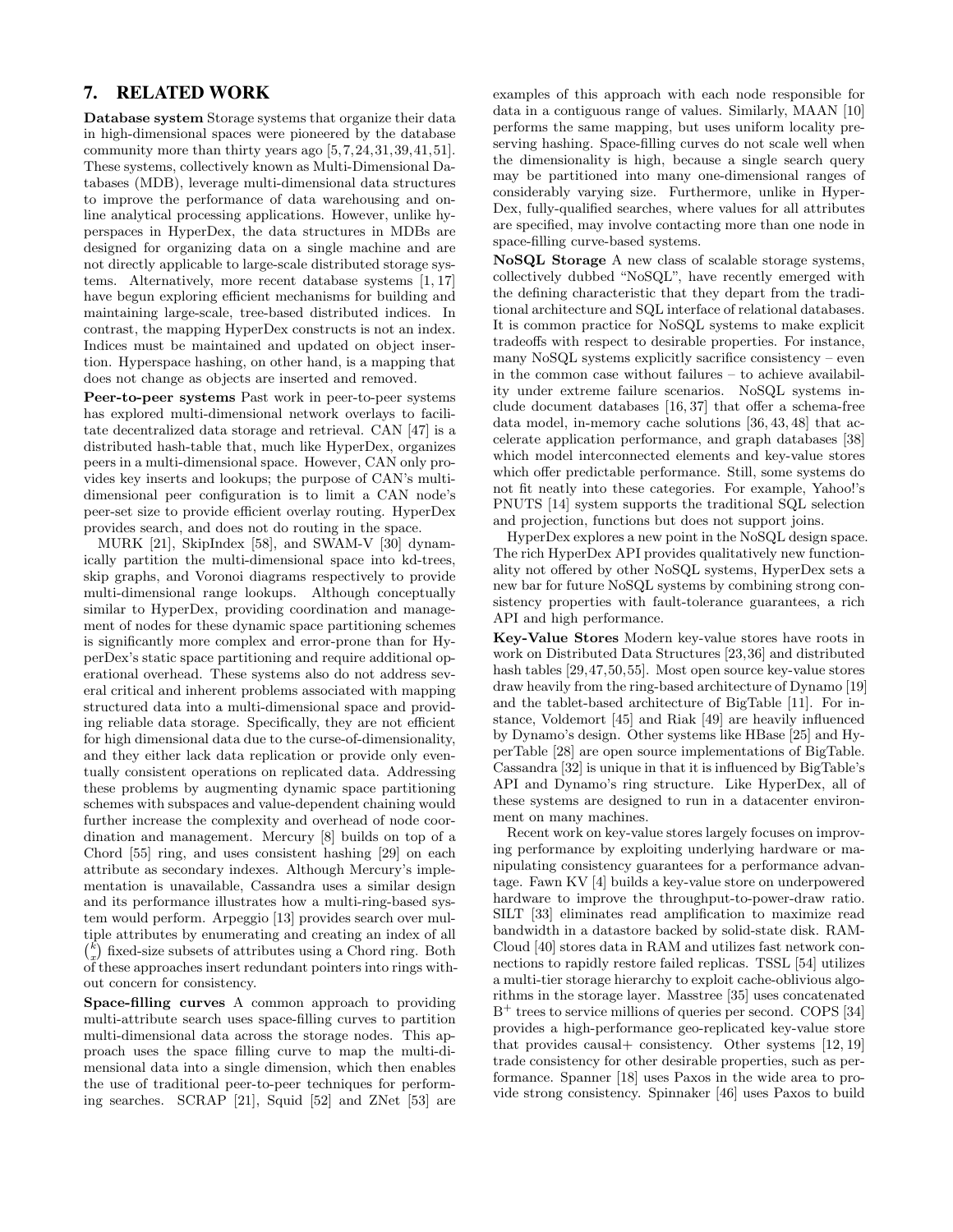a strongly consistent store that performs nearly as well as those that are only eventually consistent [19, 44, 56].

Each of these existing systems improves the performance, availability or consistency of key value stores while retaining the same basic structure: a hash table. In HyperDex, we take a complementary approach which expands the keyvalue interface to support, among other operations, search over secondary attributes.

## 8. DISCUSSION

Surprisingly, the open-source release of the HyperDex system [20] uncovered various misunderstandings surrounding the CAP Theorem [22]. The popular CAP refrain ("C, A, P: pick any two") causes the subtleties in the definitions of C, A and P to be lost, even on otherwise savvy developers. There exists no conflict between claims in our paper and the CAP Theorem. The failure model used in the CAP Theorem is unconstrained; the system can be subject to partitions and node failures that affect any number of servers and network links. No system, including HyperDex, can simultaneously offer consistency and availability guarantees using such weak assumptions. HyperDex makes a stronger assumption that limits failures to affect at most a threshold of servers and is thus able to provide seemingly impossible guarantees.

## 9. CONCLUSIONS

This paper described HyperDex, a second-generation No-SQL storage system that combines strong consistency guarantees with high availability in the presence of failures and partitions affecting up to a threshold of servers. In addition, HyperDex provides an efficient search primitive for retrieving objects through their secondary attributes. It achieves this extended functionality through hyperspace hashing, in which multi-attribute objects are deterministically mapped to coordinates in a low dimension Euclidean space. This mapping leads to efficient implementations for key-based retrieval, partially-specified searches and range-queries. HyperDex's novel replication protocol enables the system to provide strong consistency without sacrificing performance. Industry-standard benchmarks show that the system is practical and efficient.

The recent trend toward NoSQL data stores has been fueled by scalability and performance concerns at the cost of functionality. HyperDex bridges this gap by providing additional functionality without sacrificing scalability or performance.

## 10. ACKNOWLEDGMENTS

We would like to thank Pawel Loj for his contributions on cluster stop/restart, Deniz Altınbüken for her ConCoord Paxos implementation, and members of the HyperDex open source community for their code contributions, and the VICCI team for granting us time on their cluster. This material is based upon work supported by National Science Foundation under Grants No. CNS-1111698 and CCF-0424422 and by the National Science and Engineering Research Council of Canada.

#### 11. REFERENCES

[1] M. K. Aguilera, W. M. Golab, and M. A. Shah. A Practical Scalable Distributed B-Tree. In PVLDB, 1(1), 2008.

- $[2]$  D. Altınbüken and E. G. Sirer. Commodifying Replicated State Machines with OpenReplica. Computing and Information Science, Cornell University, Technical Report 1813-29009, 2012.
- [3] S. Anand. http: //www.infoq.com/presentations/NoSQL-Netflix/.
- [4] D. G. Andersen, J. Franklin, M. Kaminsky, A. Phanishayee, L. Tan, and V. Vasudevan. FAWN: A Fast Array of Wimpy Nodes. In Proc. of SOSP, Big Sky, MT, Oct. 2009.
- [5] R. Bayer. The Universal B-Tree for Multidimensional Indexing: General Concepts. In Proc. of WWCA, Tsukuba, Japan, Mar. 1997.
- [6] R. E. Bellman. Dynamic Programming. Princeton University Press, 1957.
- [7] J. L. Bentley. Multidimensional Binary Search Trees Used for Associative Searching. In CACM, 18(9), 1975.
- [8] A. R. Bharambe, M. Agrawal, and S. Seshan. Mercury: Supporting Scalable Multi-Attribute Range Queries. In Proc. of SIGCOMM, Portland, OR, Aug. 2004.
- [9] M. Burrows. The Chubby Lock Service for Loosely-Coupled Distributed Systems. In Proc. of OSDI, Seattle, WA, Nov. 2006.
- [10] M. Cai, M. R. Frank, J. Chen, and P. A. Szekely. MAAN: A Multi-Attribute Addressable Network for Grid Information Services. In Proc. of GRID Workshop, Phoenix, AZ, Nov. 2003.
- [11] F. Chang, J. Dean, S. Ghemawat, W. C. Hsieh, D. A. Wallach, M. Burrows, T. Chandra, A. Fikes, and R. Gruber. BigTable: A Distributed Storage System for Structured Data. In Proc. of OSDI, Seattle, WA, Nov. 2006.
- [12] J. Cipar, G. R. Ganger, K. Keeton, C. B. M. III, C. A. N. Soules, and A. C. Veitch. LazyBase: Trading Freshness for Performance in a Scalable Database. In Proc. of EuroSys, Bern, Switzerland, Apr. 2012.
- [13] A. T. Clements, D. R. K. Ports, and D. R. Karger. Arpeggio: Metadata Searching and Content Sharing with Chord. In Proc. of IPTPS Workshop, La Jolla, CA, Feb. 2005.
- [14] B. F. Cooper, R. Ramakrishnan, U. Srivastava, A. Silberstein, P. Bohannon, H.-A. Jacobsen, N. Puz, D. Weaver, and R. Yerneni. PNUTS: Yahoo!'s Hosted Data Serving Platform. In PVLDB, 1(2), 2008.
- [15] B. F. Cooper, A. Silberstein, E. Tam, R. Ramakrishnan, and R. Sears. Benchmarking Cloud Serving Systems with YCSB. In Proc. of SoCC, Indianapolis, IN, June 2010.
- [16] CouchDB. http://couchdb.apache.org/.
- [17] A. Crainiceanu, P. Linga, J. Gehrke, and J. Shanmugasundaram. Querying Peer-to-Peer Networks Using P-Trees. In Proc. of WebDB Workshop, Paris, France, June 2004.
- [18] J. Dean. Designs, Lessons, and Advice from Building Large Distributed Systems. Keynote. In Proc. of LADIS, Big Sky, MT, Oct. 2009.
- [19] G. DeCandia, D. Hastorun, M. Jampani, G. Kakulapati, A. Lakshman, A. Pilchin, S. Sivasubramanian, P. Vosshall, and W. Vogels. Dynamo: Amazon's Highly Available Key-Value Store. In Proc. of SOSP, Stevenson, WA, Oct. 2007.